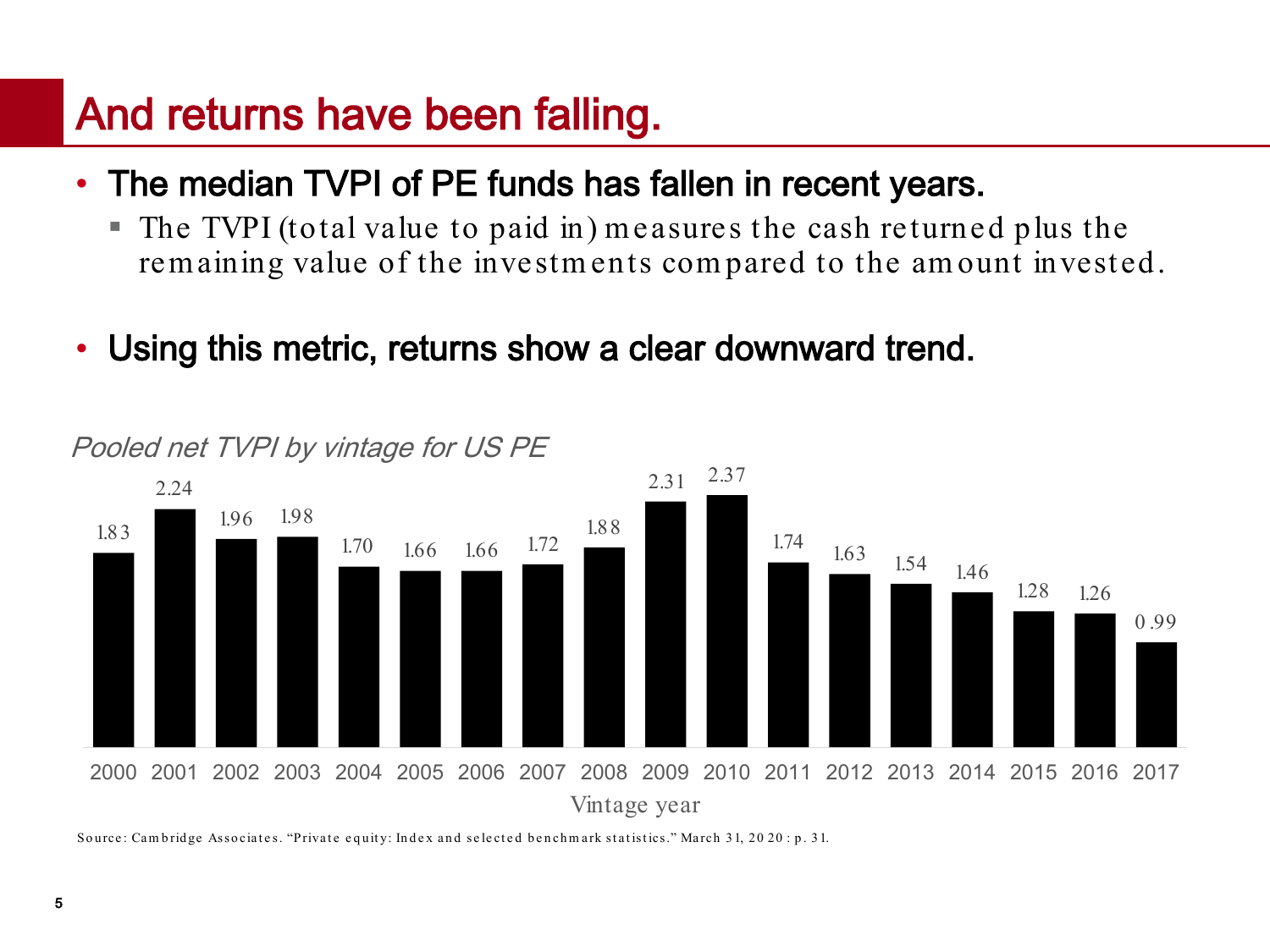## Further, fees for retail products are high.

- Investors in PE funds (LPs) pay high fees for investment products already.
	- Generally 2% on the capital invested in a PE fund plus 20 % of profits (called "carry").
	- The study noted that buyout fund managers in particular earn high fees ш on a "per partner" basis.
- Retail-focused PE products have typically had an additional layer of fees.
	- In addition to the underlying "2  $&20$ " fees associated with PE funds.
	- A few examples of such additional fees from past/existing products:
		- . 1.2% management fee, sales load of up to 3.5%, and redemption fee of 2.0  $\frac{0}{0}$
		- 1.75% in management fees and operating expenses.
		- 2.31% expense ratio for a PE mutual fund product.
			- $\circ$  Much higher than the 1.32% average for mutual funds in the same category (World Small/Mid Stock funds ).
	- May negate all of remaining alpha.

Source: Metrick, Andrew and Ayako Yasuda. "The economics of private equity funds." The Society for Financial Studies (2010).

Strauss, Lawrence C. "The problem with private equity funds for the masses." Barrons, March 26, 2016. https://www.barrons.com/articles/ pitching-private-equity-<br>to-the-masses-1458970075. Accessed September 9, 2020.; "ALPS https://www.morningstar.com/articles/591832/private-equity-funds-for-the-masses. Accessed September 9, 2020.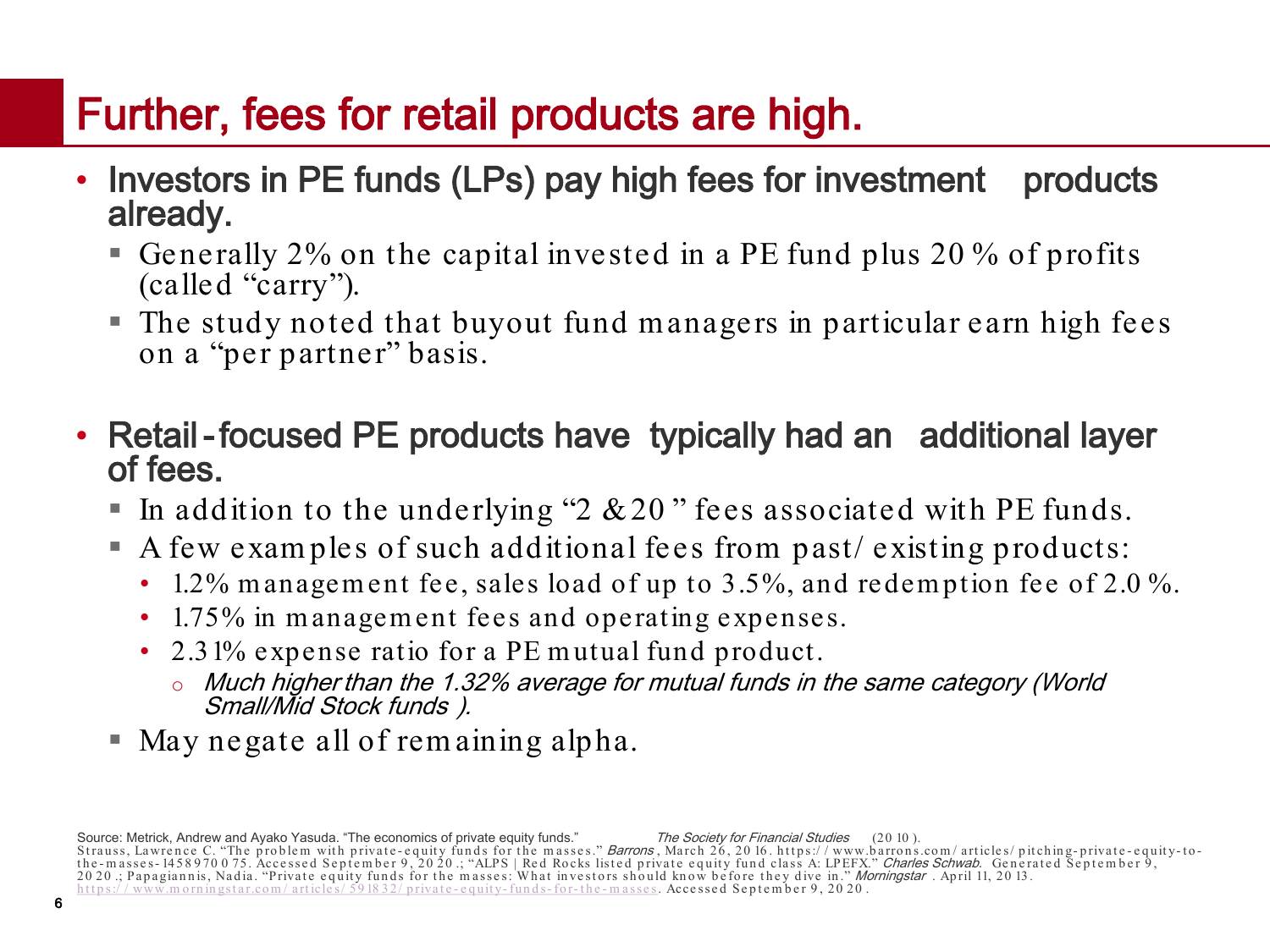## Some see co-investments as a solution.

- Co-investments are made alongside a fund.
	- **Rather than through** the fund itself.
	- $\blacksquare$  They generally have lower fees than investing in the fund.
- A recent study found that co -investments are increasingly popular.



Note: Alternative vehicles include both discretionary and GP-directed vehicles.

Source : Lerner, Josh, Jason Mao, Antoinette Schoar, and Nan R. Zhang. "Investing outside the box: Evidence from alternative vehicles in private equity." *Harvard*<br>*Business School Entrepreneurial Management Working Paper*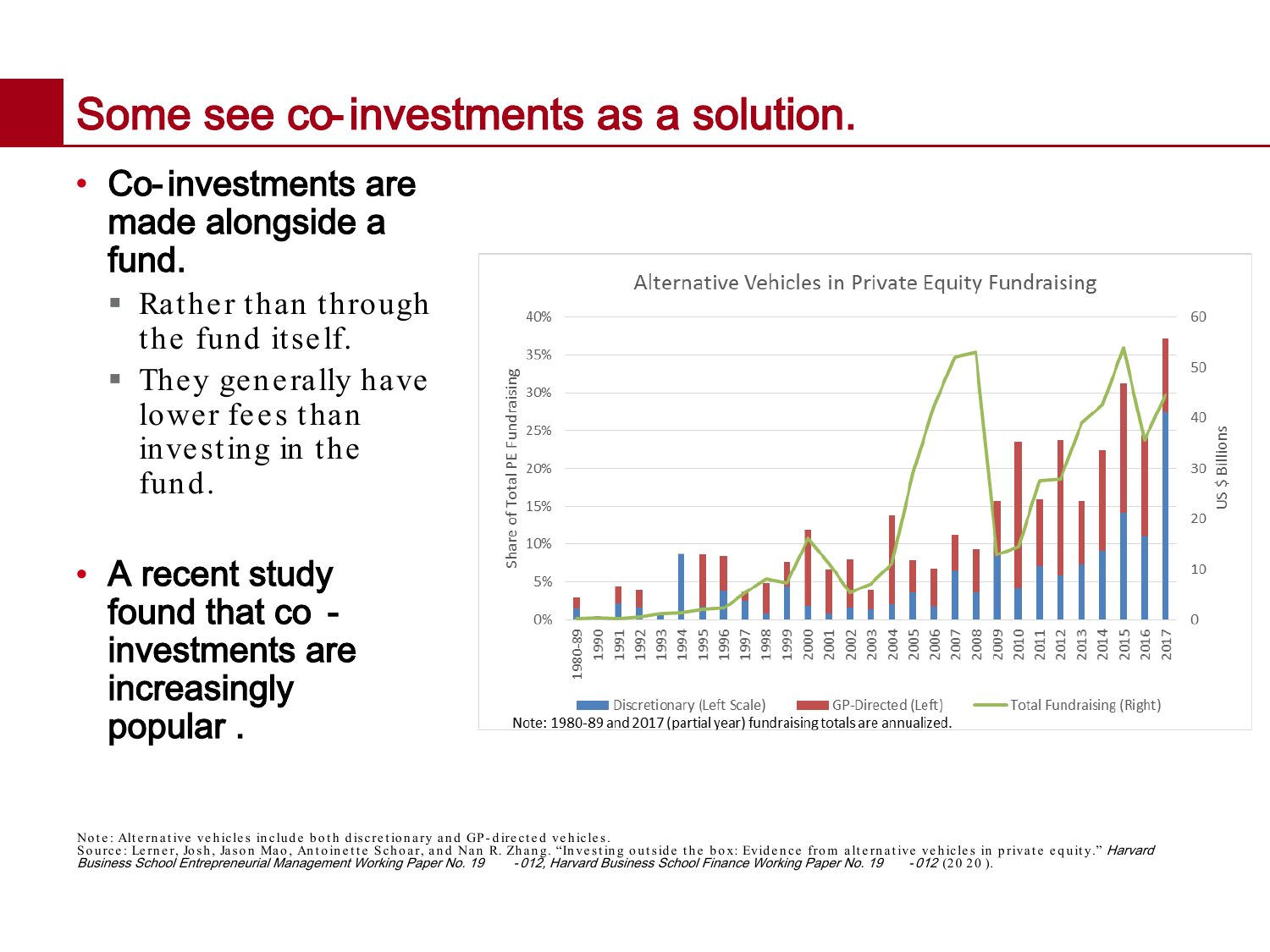### However, co-investments can be challenging.

- Using data for 1980-2017, the same study found that alterative vehicles (i.e., co-investments) underperformed the main fund.
	- Driven by large negative investments.
- However, alternative vehicles formed between 2009 and 2014 were shown to outperform the main fund on average.
	- The improvement was driven by discretionary investments by LPs.\*
		- Rather than investments directed by the fund managers.
		- This signals that LPs are learning (or a forgiving market).

#### Adjusted excess PME performance of alternative *vehicles (i.e. co-investments)*

| <b>Year of Formation</b> | N     | Weighted avg. | p-value | <b>Median</b> |
|--------------------------|-------|---------------|---------|---------------|
| 1980-2017                | 1,467 | $-0.0582$     | 0.010   | 0.002         |
| 2009 - 2014              | 486   | $+0.058$      | 0.009   | 0.005         |

<sup>\*</sup>Limited partners (LPs) are the groups that commit capital to a PE fund that is then invested by the fund manager into companies/ deals.<br>Note: Alternative vehicles include both discretionary and GP-directed vehicles.<br>Sourc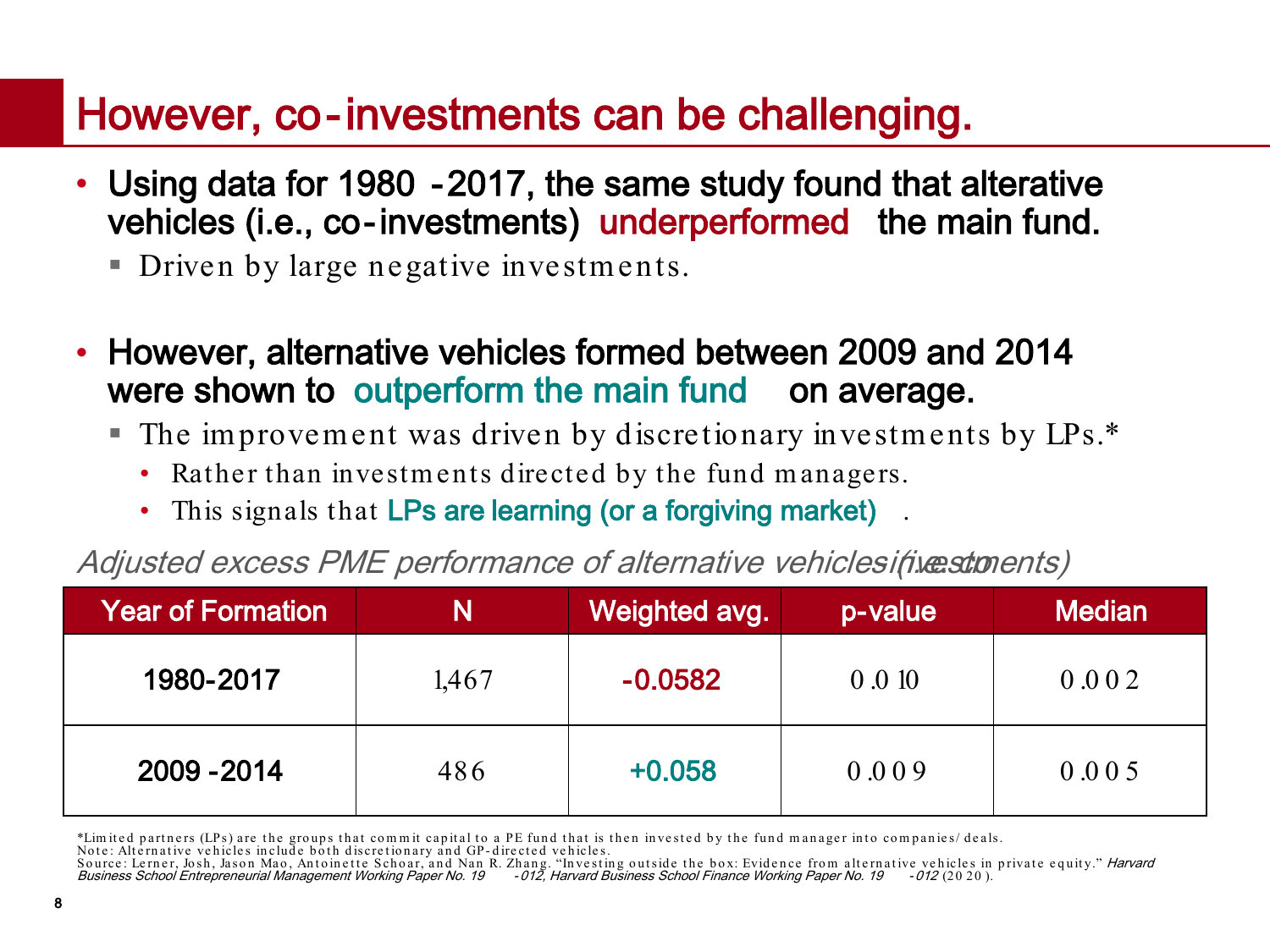# Final thoughts

- There are reasons that PE can be attractive to retail investors.
	- Such as potential diversification benefits.
- There are also reasons that PE might not be an appropriate investment for some retail investors.
	- Data on fees and recent perform ance suggest potential drawbacks.
- I hope these remarks are helpful to the committee in its deliberations.